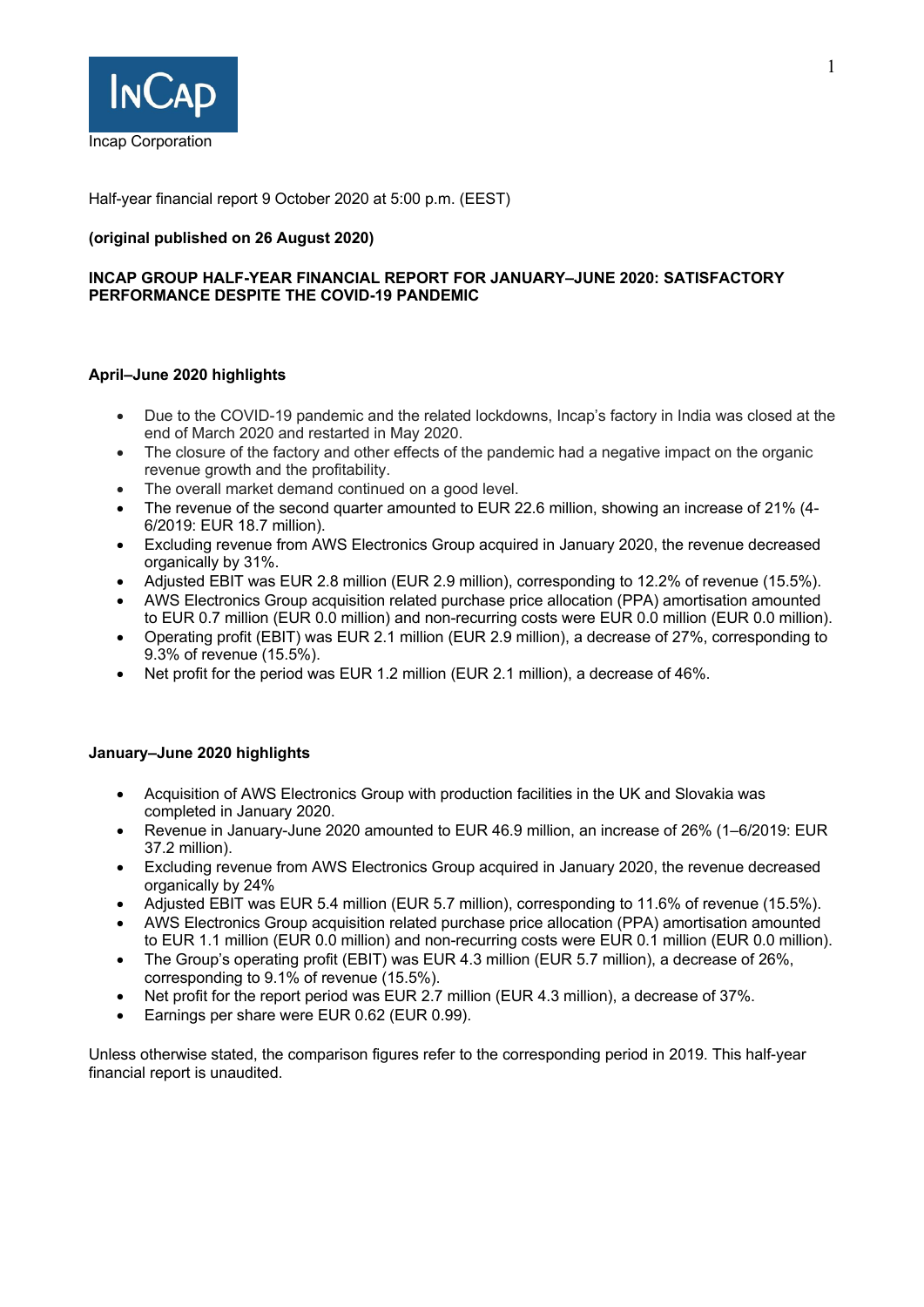

## **Key figures**

| <b>EUR million</b>                     | 4-6/2020 | 4-6/2019 | Change | $1 - 6/2020$ | $1 - 6/2019$ | Change | 2019  |
|----------------------------------------|----------|----------|--------|--------------|--------------|--------|-------|
| Revenue                                | 22.6     | 18.7     | 21%    | 46.9         | 37.2         | 26%    | 71.0  |
| Operating profit (EBIT)                | 2.1      | 2.9      | $-27%$ | 4.3          | 5.7          | $-26%$ | 10.1  |
| EBIT, % of revenue                     | 9.3%     | 15.5%    |        | 9.1%         | 15.5%        |        | 14.2% |
| Adjusted EBIT*<br>Adjusted EBIT*, % of | 2.8      | 2.9      | $-5%$  | 5.4          | 5.7          | $-7%$  | 10.8  |
| revenue                                | 12.2%    | 15.5%    |        | 11.6%        | 15.5%        |        | 15.2% |
| Net profit for the period              | 1.2      | 2.1      | $-46%$ | 2.7          | 4.3          | $-37%$ | 6.3   |

\*Adjusted EBIT is an alternative performance measure. Adjusted EBIT excludes the non-recurring items and the purchase price allocation amortisation.

## **Outlook for 2020**

As a result of uncertainty relating to the COVID-19 pandemic, Incap withdrew its outlook for 2020 on 24 March 2020. Incap has now updated its outlook for 2020:

Following the acquisition of AWS Electronics Group in January 2020, Incap estimates the revenue for 2020 to be significantly higher than in 2019. Considering the impact from the acquisition of AWS Electronics Group, the one-time integration and transaction costs, the PPA amortization, as well as the pandemic related factory closure, the operating profit (EBIT) is estimated to be approximately on the same level as in 2019.

The estimates and forecasts contain significant uncertainty related to the COVID-19 pandemic. The estimates are given provided that there are no major changes in currency exchange rates or in component availability and they are based both on Incap's customers' forecasts and the company's own assessments of the business development.

#### **Incap Group's CEO Otto Pukk:**

As expected the COVID-19 pandemic had a negative impact on our operations in the second quarter of the year. Due to the lockdown and the factory close in India, our revenue decreased organically. However, I am satisfied that in the difficult circumstances the demand for our services continued on a good level and we managed to ramp up the operations at the Indian factory quickly after the lockdown was lifted. Despite our personnel working extra shifts to catch up with the backlog, part of the deliveries were delayed to the third quarter of the year.

Due to the pandemic and the related restrictions, our factory in the UK operated with somewhat reduced capacity during the second quarter. Our factory in Slovakia suffered from the decline in the automotive sector while our factory in Estonia has been operating in the second quarter almost normally. Excluding the effect from the AWS Electronics Group acquisition related purchase price allocation amortisations, our profitability continued on a good level, despite the negative impact from the closure of the factory in India and other pandemic related effects.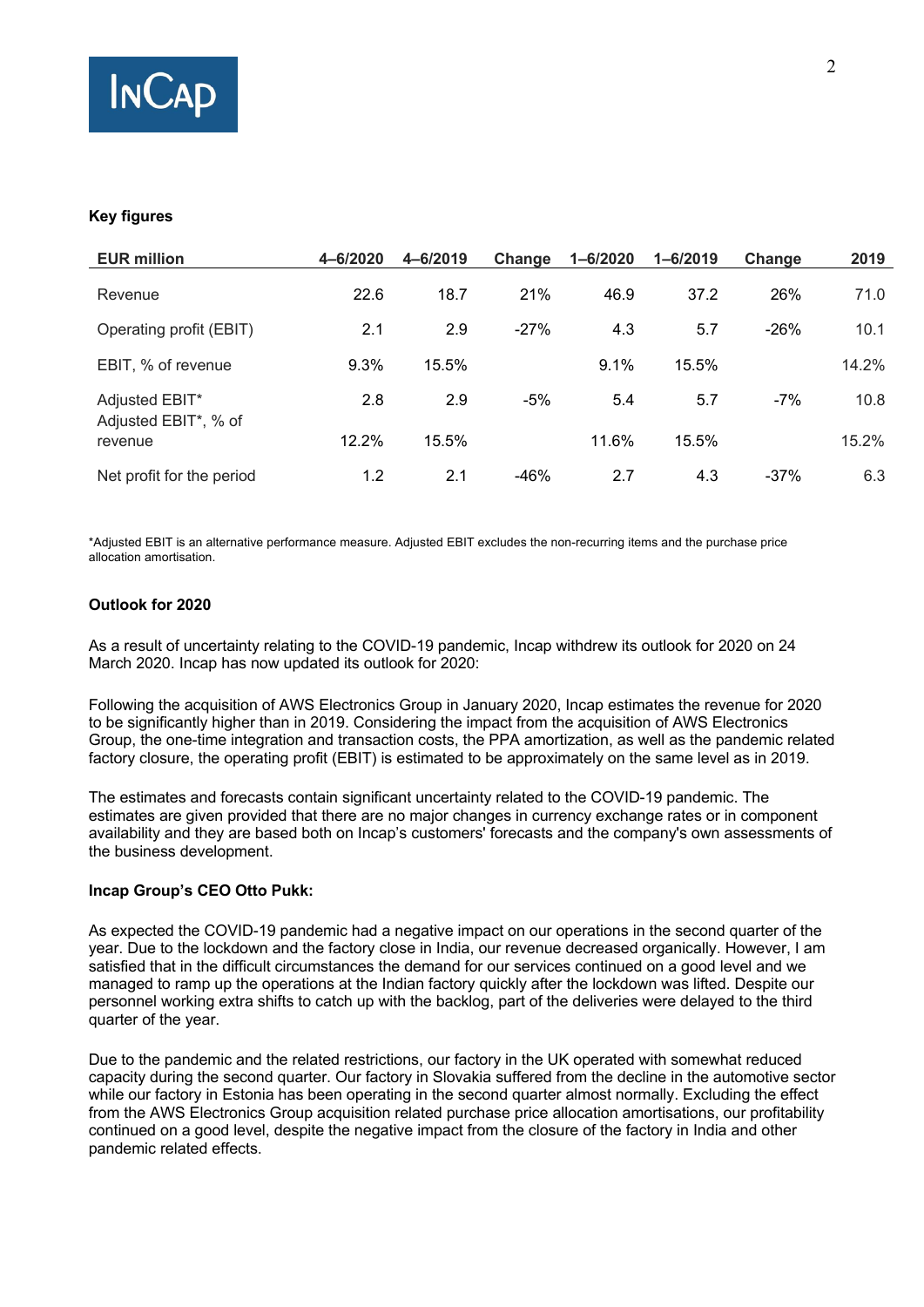

The overall demand for our services has continued on a good level, although the pandemic has put pressure on some customer segments. Especially the automotive sector was affected by the pandemic, but has since then started to slowly recover. We have been successful in new customer acquisition this year and have seen high activity among customers in Europe with a good number of requests for quotations. As a result of the pandemic, many customers are reviewing their manufacturing arrangements and we can see more interest moving manufacturing closer to the home markets and R&D activities. Despite the challenges caused by the pandemic for the global supply chain, we have managed to find solutions to secure the availability of components and ensure the smoothness of the logistics.

Following the AWS acquisition in January this year, the number of customers has increased significantly. Our four biggest customers contributed to 50.8% of revenue in the first half of 2020, while in 2019 their share was 80.6%. With this change, we can see also that the customer base is more balanced and the variations in the activity of different customers compensate each other well and smooth out our business.

After the acquisition and throughout the pandemic, we have focused on securing the business and serving customers well. Considering the circumstances, the business is developing well at the acquired units in UK and Slovakia. Integration of the acquired units continued according to plan during the second quarter, despite the COVID-19 pandemic. Our main focus in the integration has been on capturing synergies in cross-selling and sourcing.

The investment in new manufacturing capacity in India is also back on track after the slowdown caused by the pandemic and the lockdown. We expect the factory expansion to be finalised still this year.

My warmest thanks under these unusual times goes to our personnel who has shown great resilience and flexibility. We have taken very strict measures to protect our personnel from the spread of the virus and this has required special efforts from all our employees. It has been a tough time and uncertainty relating to recovery from the COVID-19 pandemic still remains high. However, following the AWS acquisition, we expect our revenue for 2020 to be significantly higher than in 2019. Considering the impact from the acquisition of AWS Electronics Group, the one-time integration and transaction costs, the PPA amortization, as well as the pandemic related factory closure, our operating profit (EBIT) is estimated to be approximately on the same level as in 2019.

#### **Business environment**

The overall demand and market activity in the Electronics Manufacturing Services industry has continued on a good level despite the COVID-19 pandemic and its negative impact on certain industries and customer segments, such as the automotive industry. Due to the pandemic and measures taken to contain it, there has been some challenges in the operating environment. The lockdowns introduced resulted in the closure of the factory in India as well as a partial closure of the factory in the UK. The lockdowns and travel restrictions have challenged the global supply chains. However, Incap has not experienced major interruptions in component availability and logistics.

The impact of the pandemic on Incap's operating environment started to decrease towards the end of the first half of the year, as the lockdowns were lifted and travel restrictions were relaxed. The demand in the automotive industry also started to stabilize towards the end of the period.

In the electronics manufacturing services (EMS) industry, customers continue to be very price-conscious and expect that their manufacturing partners increase efficiency continuously and stay competitive. In the first half of the year, there were no major changes in the cost level of the components or price pressure.

In the longer term, the growth in electronics manufacturing services is driven by the growing use of electronics supported with megatrends such as digitalization. The transition to Industry 4.0 and 5G technologies and the growing environmental technology sector will offer new market opportunities for the EMS industry. The EMS industry is highly fragmented and offers potential for consolidation.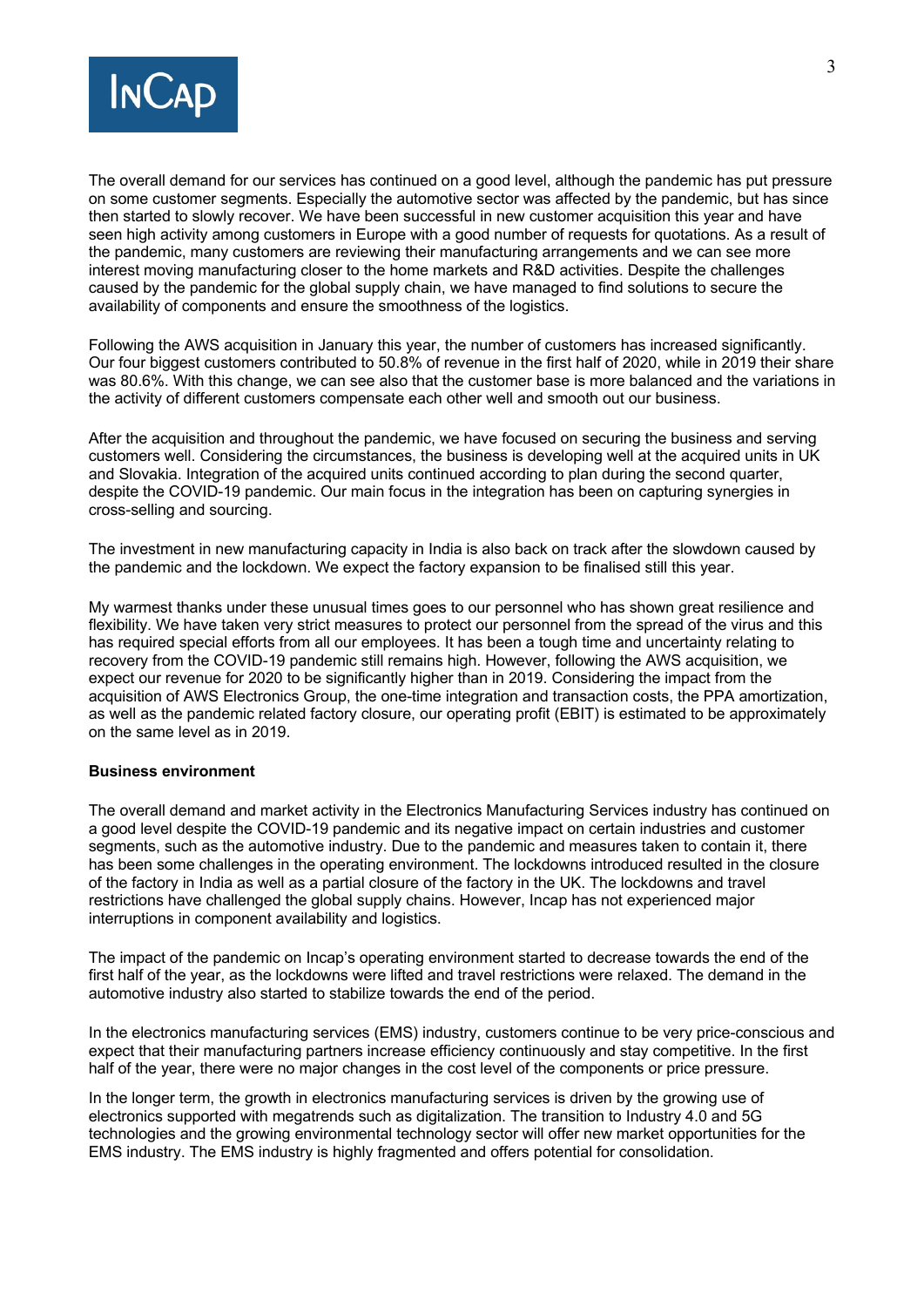

## **Financial performance April–June 2020**

In April–June 2020, the revenue grew 21% due to the acquisition of the AWS Electronics Group acquisition finalized in January 2020. Due to the factory closure in India and other effects of the pandemic, organically the net sales decreased by 31%. As a result of the acquisition of AWS Electronics Group, the one-time integration and transaction costs, the PPA amortization, as well as the pandemic related factory closure and other effects, the profitability decreased compared to the previous year. Excluding the impact of the acquisition related amortizations, the profitability remained on a good level.

The revenue of the second quarter amounted to EUR 22.6 million (4-6/2019: EUR 18.7 million. Operating profit (EBIT) was EUR 2.1 million (EUR 2.9 million). Adjusted EBIT was EUR 2.8 million (EUR 2.9 million). The net profit for the period totalled EUR 1.2 million (EUR 2.1 million). Operating profit (EBIT) decreased by 27%, adjusted EBIT by 5% and net profit for the period by 46%. The operating profit margin was 9.3% (15.5%) and the adjusted operating profit margin was 12.2% (15.5%). The purchase price allocation amortisation relating to the AWS acquisition and the acquisition related non-recurring costs amounted to EUR 0.7 million (EUR 0.0 million).

### **Financial performance January–June 2020**

Revenue for January–June amounted to EUR 46.9 million, showing an increase of 26% compared to the previous year (1-6/2019: EUR 37.2 million). The revenue increased due to the acquisition of AWS Electronics Group in January 2020.

The profitability of the Incap Group remained on a good level despite the negative impact of AWS Electronics Group related one-time integration, transaction costs and the PPA amortization, as well as the pandemic related factory closure and other effects. The operating profit (EBIT) for January–June amounted to EUR 4.3 million (EUR 5.7 million) which was 9.1% of revenue (15.5%). Adjusted EBIT was EUR 5.4 million (EUR 5.7 million), corresponding to 11.6% (15.5%) of revenue.

As a result of the AWS Electronics Group acquisition and their more complex product mix, the personnel expenses in the report period increased to EUR 6.7 million (EUR 2.7 million). Other business costs increased to EUR 2.3 million (EUR 1.7 million). The material costs increased to EUR 32.1 million (EUR 26.5 million).

Depreciation amounted to EUR 1.6 million (EUR 0.7 million). The increase of EUR 0.9 million is due to IFRS 16 and the AWS acquisition related PPA amortization.Net financial expenses amounted to EUR 0.6 million (EUR 0.3 million). The increase was related to the financing of the AWS acquisition.

Net profit for the period was EUR 2.7 million (EUR 4.3 million). Earnings per share were EUR 0.62 (EUR 0.99).

#### **Balance sheet, financing and cash flow**

The balance sheet on 30 June 2020 totalled EUR 68.7 million (EUR 35.6 million) and the Group's equity was EUR 22.8 million (EUR 20.3 million). The equity ratio was 33.2% (57.1%) and net gearing was 61.2% (4.2%). The changes were mainly related to the AWS acquisition related increase in indebtedness.

As a result of the AWS Electronics Group acquisition, liabilities increased to EUR 45.8 million (EUR 15.3 million), of which EUR 22.5 million (EUR 5.6 million) were interest-bearing liabilities. Interest-bearing net debt increased to EUR 14.0 million (EUR 0.8 million). The AWS acquisition related bullet loan was converted into a long-term loan in June 2020.

The Group's non-current interest-bearing liabilities amounted to EUR 15.1 million (EUR 3.2 million) and noninterest-bearing liabilities amounted to EUR 1.6 million (EUR 0.5 million). The current interest-bearing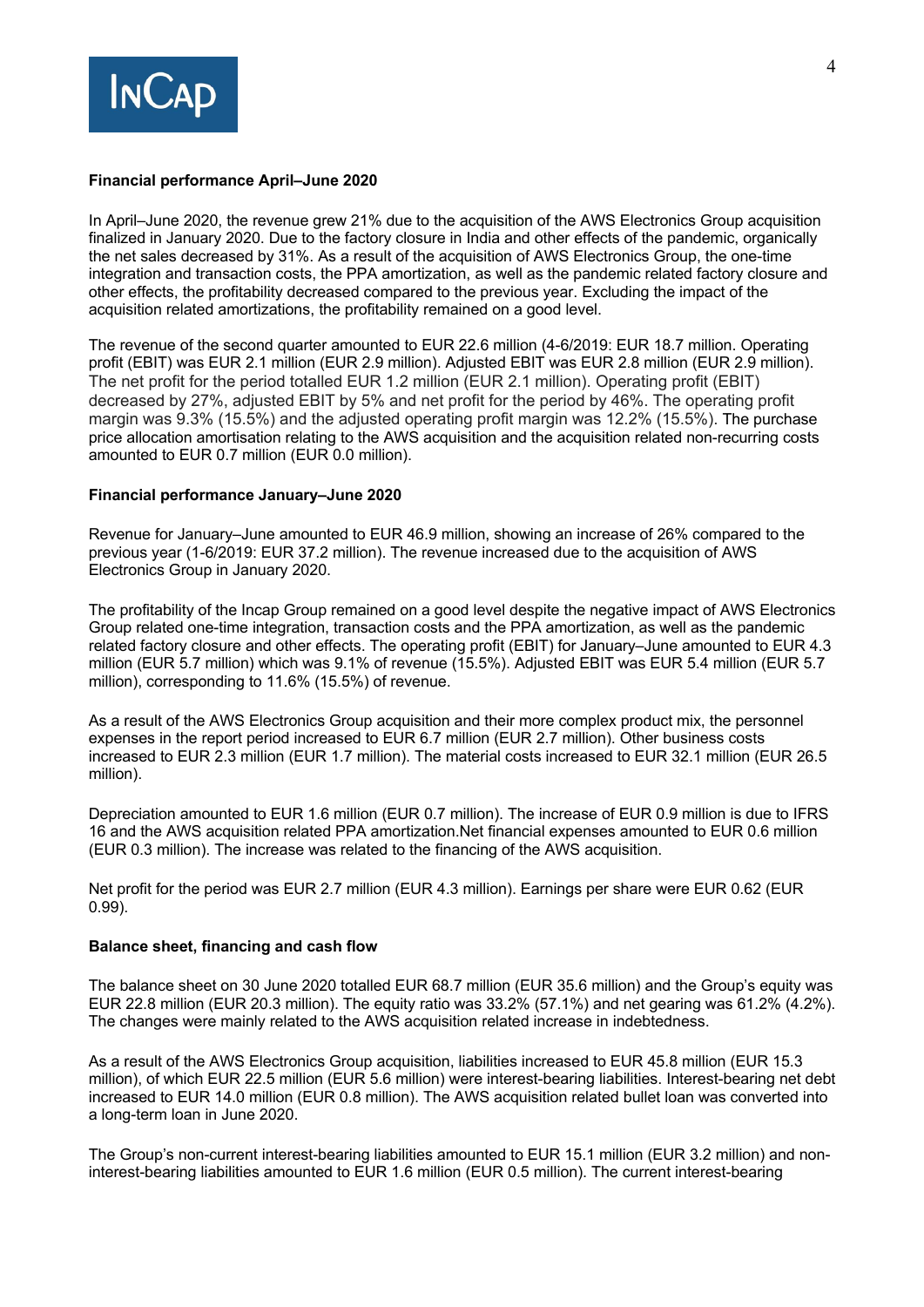

liabilities were EUR 7.4 million (EUR 2.4 million). Liabilities include EUR 13.0 million of bank loans and limits granted by the company's Finnish bank (EUR 0.7 million) and EUR 0.5 million of factoring financing used in Estonia (EUR 0.8 million).

The main covenants of the company's loans are equity ratio and the Group's interest-bearing debt in relation to EBITDA, and their status is reviewed every six months. In the review on 30 June 2020, the target level of interest-bearing debt in relation to EBITDA was to be below 3.0 and the target for equity ratio to be above 30.0%. The company met these covenants as the actual interest-bearing debt/EBITDA on the review date was 1.9 and the equity ratio 33.2%.

The Group's cash position during the report period was solid. The Group's quick ratio was 1.0 (1.4), and the current ratio was 1.6 (2.3).

Cash flow from operations was EUR 4.2 million (EUR 5.5 million). On 30 June 2020, the Group's cash and cash equivalents totalled EUR 8.5 million (EUR 4.8 million). The value of inventories was EUR 17.5 million at the end of the reporting period (EUR 10.5 million).

#### **Investments**

Investments in tangible and intangible assets in January–June totalled EUR 0.9 million (EUR 0.5 million) and were related to the ongoing expansion of the factory in India and investments in new machinery in Slovakia. Investments in the shares in the subsidiaries totalled EUR 6.7 million (EUR 0.0 million) and were related to AWS Electronics Group acquisition.

#### **Acquisitions**

The acquisition of AWS Electronics Group, with production facilities in the UK and Slovakia, was completed in January 2020. Through the acquisition Incap has extended its strategic foothold into the UK and Central Europe and further strengthened its position in the USA and South-East Asia. As a result of the acquisition, Incap has been able to broaden the product offering to existing customers and enter into new market segments. The acquisition has also widened Incap's customer portfolio both in numbers and industrial segments and in the long-term, the acquisition is expected to bring synergy benefits in e.g. material purchasing and cross-selling opportunities.

AWS Electronics Group acquisition related purchase price allocation (PPA) amortisation in January-June amounted to EUR 1.1 million and non-recurring costs were EUR 0.1 million.

### **Personnel**

At the end of June 2020, Incap Group had 1,297 employees (830). The average number of personnel during January–June 2020 was 1,293 (815).

58.1% (89.3%) of the personnel were located in India, 23.9% (0.0 %) in Slovakia, 16.4% (0.0%) in the U.K., 7.0% (10.5%) in Estonia and 0.1% (0.2%) in Finland.

#### **Management and organization**

Incap Group's President and CEO is Otto Pukk. The other members of the management team are Murthy Munipalli, Managing Director India, Greg Grace, Managing Director Estonia and Antti Pynnönen, CFO.

Incap has manufacturing units Estonia, India, Slovakia and the UK. Finance and administration, sourcing, sales, IT and communications are coordinated by the corporate office with headquarters in Finland.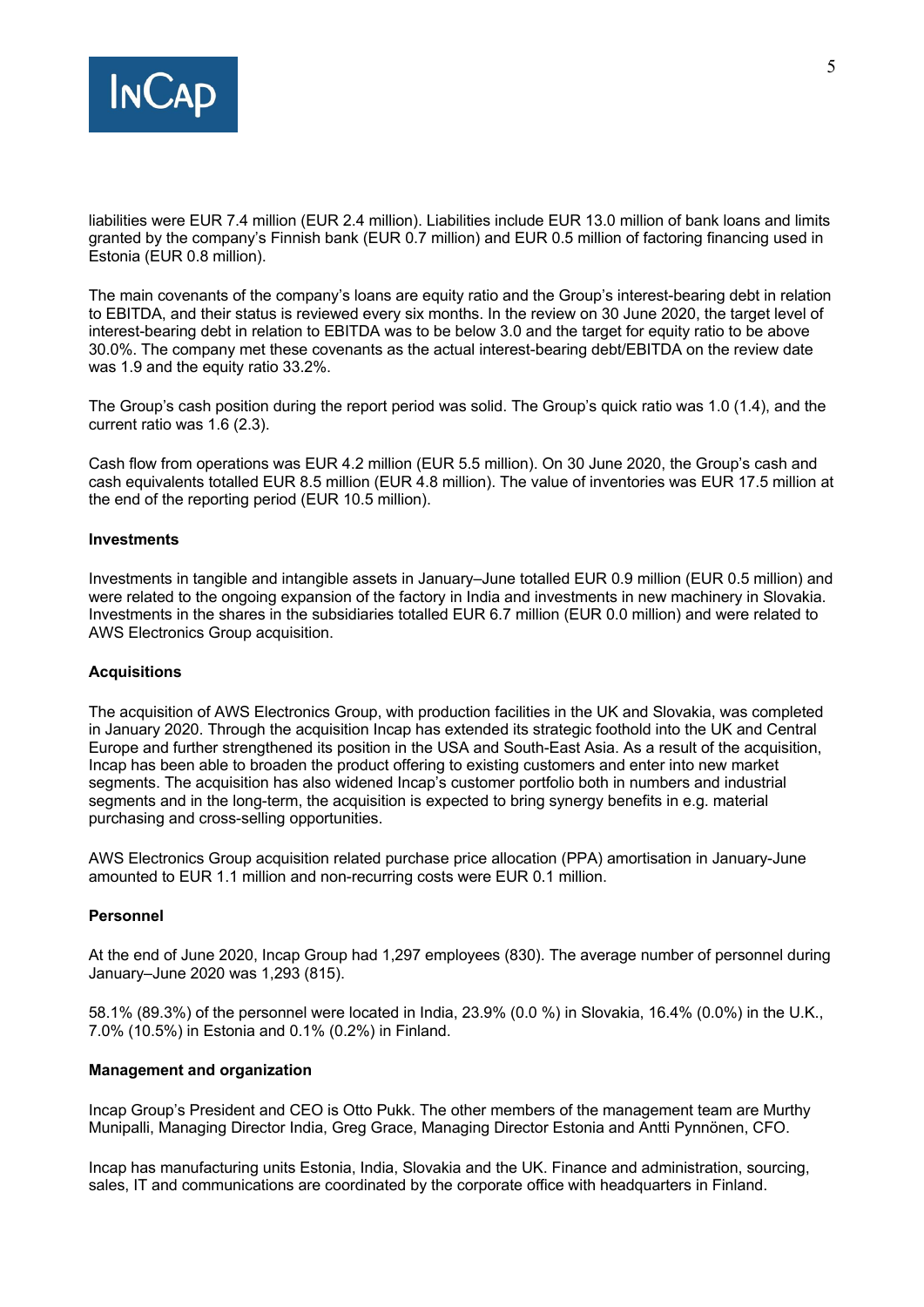

### **Annual General Meeting 2020**

Incap Corporation's Annual General Meeting was held on 20 April 2020 in Helsinki. The Annual General Meeting adopted the annual accounts for the financial period ending on 31 December 2019 and resolved to discharge the members of the Board of Directors and the President and CEO from liability.

The Annual General Meeting resolved in accordance with the Board's proposal to authorize the Board of Directors to decide on a dividend payment of a maximum of EUR 0.35 per share from the profits of the financial year January 1, 2019 to December 31, 2019, to be distributed in one or several instalments at a later stage based on the Board of Directors' assessment. The authorization is valid until the next Annual General Meeting.

If the Board of Directors decides to exercise the authorization, the company will publish the decision on dividend payment separately, and at the same time confirm the pertinent record and payment dates.

The Annual General Meeting resolved that the number of members of the Board of Directors is four (4). The Annual General Meeting re-elected Ville Vuori, Carl-Gustaf von Troil and Päivi Jokinen as members to the Board of Directors, and Kaisa Kokkonen was elected as a new member to the Board of Directors. The Board of Directors elected amongst its members Ville Vuori as the Chairman of the Board.

The Annual General Meeting re-elected the firm of independent accountants Ernst & Young Oy as the company's auditor. The auditing firm has informed that Bengt Nyholm, Authorised Public Accountant, will continue as the principal auditor.

The Annual General Meeting authorised the Board of Directors to decide to issue new shares either against payment or without payment. The authorisation entitles to a maximum quantity of 436,516 new shares.

The new shares may be issued to the company's shareholders in proportion to their current shareholdings in the company or deviating from the shareholders' pre-emptive right through one or more directed share issue, if the company has a weighty financial reason to do so, such as developing the company's equity structure, implementing mergers and acquisitions or other restructuring measures aimed at developing the company's business, financing of investments and operations or using the shares as a part of the company's remuneration and compensation system. The Board of Directors would decide upon terms and scope related to share issues.

Based on the authorisation, the Board of Directors can pursuant to chapter 10, section 1, of the Companies Act also decide on issuing other special rights, either against payment or without payment, entitling to new shares of the company. The subscription price of the new shares can be recorded partly or fully to the invested unrestricted equity reserves or to equity according to the decision of the Board of Directors. The Board of Directors is further entitled to decide on conditions regarding the issuance of shares as well as the issuance of other special rights entitling to shares.

The authorisation is valid for one year from the Annual General Meeting.

#### **Shares and shareholders**

Incap Corporation has one series of shares, and the number of shares at the end of the period was 4,365,168 (30 June 2019: 4,365,168).

In January–June 2020, the average number of shares adjusted for a share issue was 4,403,172. The adjustment is related to the acquisition price of AWS Electronics Group acquired at the end of January 2020, of which approximately EUR 0.7 million will be paid in Incap's shares on or before 28 February 2021. Based on the share price of the company on 30 June 2020 (15.35 euros), the number of shares to be issued is 42,841.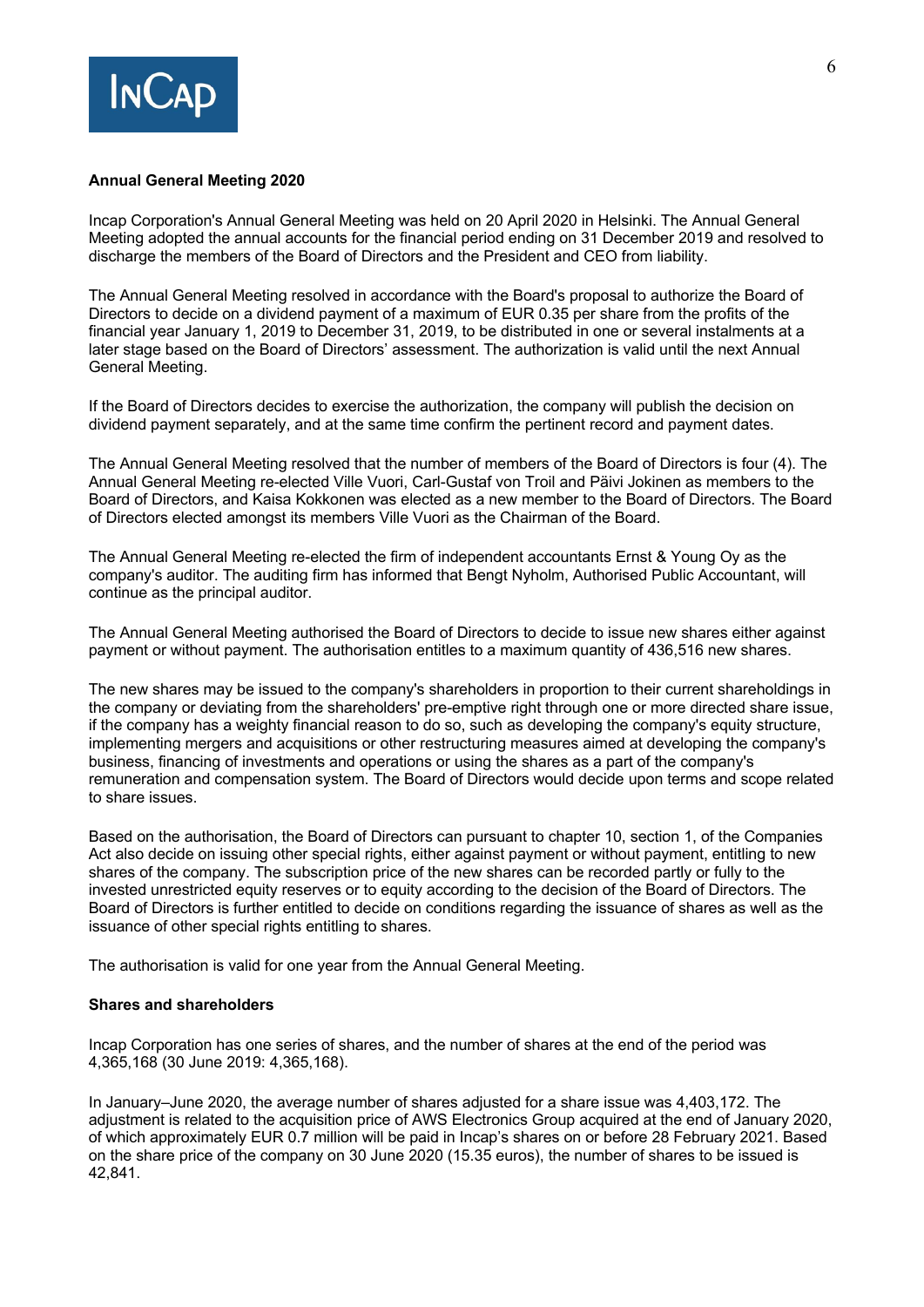

The Annual General Meeting 2020 authorised the Board of Directors to decide to issue new shares. The authorisation entitles to a maximum quantity of 436,516 new shares.

In January–June 2020, the share price varied between EUR 9.94 and 21.20 (EUR 7.18 and 15.05). The closing price for the period was EUR 15.35 (EUR 13.35). The market capitalisation on 30 June 2020 was EUR 67.0 million (EUR 58.3 million).

At the end of report period, the company had 3,917 shareholders (2,707). Nominee-registered or foreign owners held 7.5% (4.5%) of all shares. The company does not hold any of its own shares.

#### **Largest shareholders**

| 30 June 2020                                             | Shares, pcs | Holding, % |
|----------------------------------------------------------|-------------|------------|
| Oy Etra Invest Ab                                        | 853,000     | 19.54      |
| Nordea Life Insurance Finland                            | 581,260     | 13.32      |
| Joensuun Kauppa ja Kone                                  | 393,422     | 9.01       |
| Laakkonen Mikko                                          | 218,257     | 5.00       |
| Ilmarinen Mutual Pension Insurance Company               | 195,981     | 4.49       |
| Danske Bank a/s Helsinki branch                          | 164,563     | 3.77       |
| Mandatum Life Insurance Company Limited                  | 150,104     | 3.44       |
| K22 Finance Oy                                           | 134,100     | 3.07       |
| Kakkonen Kari                                            | 100,000     | 2.29       |
| Skandinaviska Enskilda Banken Ab (Publ.) Helsinki branch | 84,062      | 1.93       |
| 10 largest shareholders in total                         | 2,874,749   | 65.86      |
|                                                          |             |            |

#### **Flagging notifications**

During the period January–June 2020, Incap was informed of the following changes in ownership:

On 27 January 2020, Incap received an announcement in accordance with the Securities Market Act, according to which the total holdings of shares and votes of Ilmarinen Mutual Pension Company in Incap Corporation had fallen below 5 percent threshold.

#### **Share-based incentives**

In May 2020, Incap's Board of Directors resolved to implement a long-term share-based incentive scheme for the company's CEO, Otto Pukk. The incentive scheme's purpose is to support Incap's strategy and incentivize the CEO in the effective implementation of the post-acquisition integration of AWS Electronics Group. The company has not previously had a share-based incentive scheme for CEO Otto Pukk. Any reward payable based on the incentive scheme is paid out entirely as Incap's new shares.

The earnings period for the CEO's incentive scheme includes the ongoing and next financial period of the company so that it will end on 31 December 2021. During the earnings period, the CEO may earn a performance-based reward amounting up to 5,730 new shares of the company based on the development of the company's EBIT provided that the CEO is still in a service relationship with the company at the date of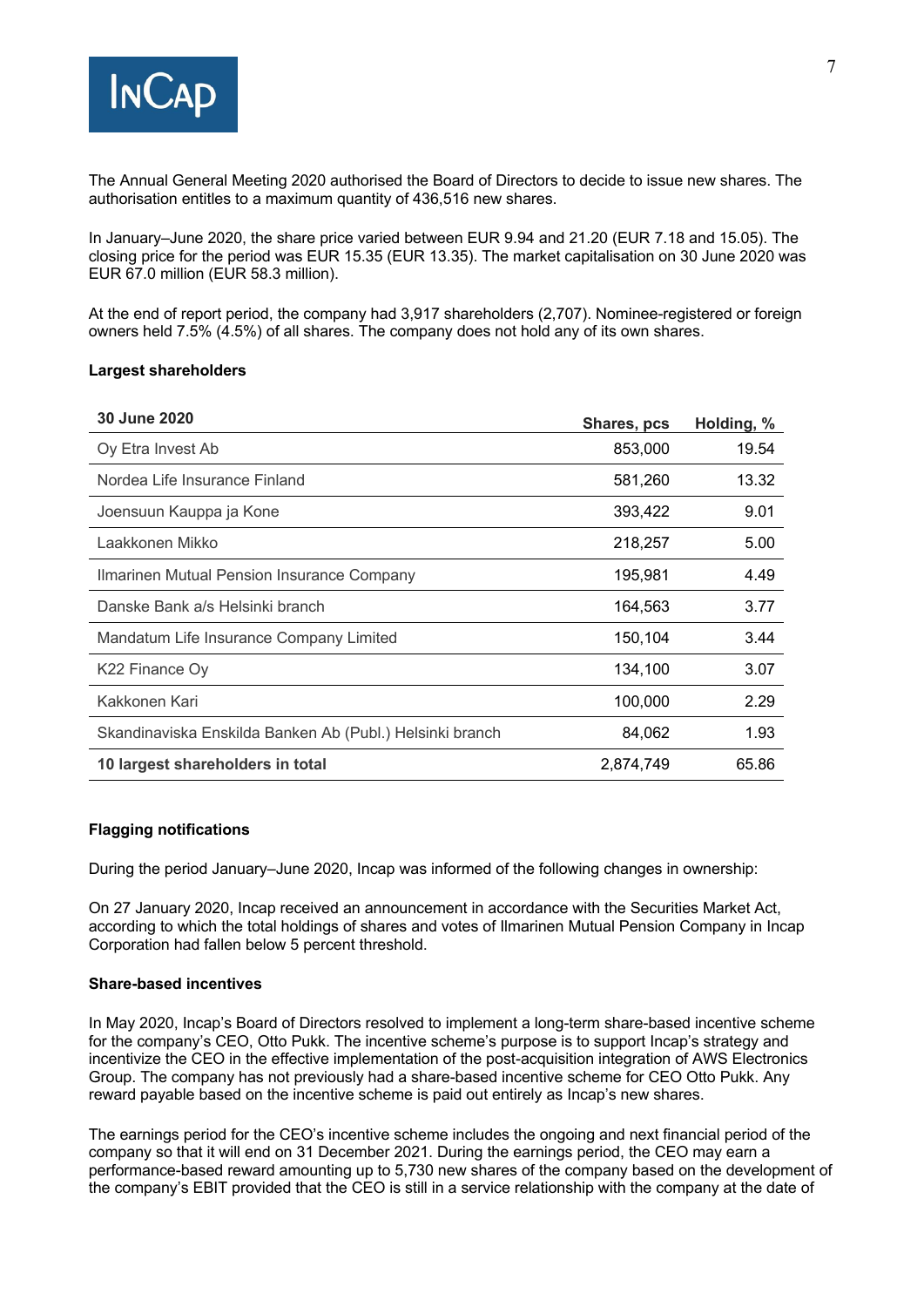

the reward's payment. Possible reward based on the incentive scheme shall be paid after the company's Annual General Meeting in 2022 has approved the company's annual accounts for the financial year 1 January 2021 – 31 December 2021. The shares paid as reward shall not be transferred during a 12-month lock-up period, which begins from the reward payment.

For the execution of the incentive scheme the company's Board of Directors has resolved on the directed share issue to the CEO of the company without consideration based on the authorization granted to the company's Board of Directors on the issuance of shares by the Annual General Meeting of the company on 20 April 2020. The shares are issued subject to meeting the conditions of the incentive scheme.

### **Short-term risks and uncertainties**

General risks related to the company's business operations and sector include the development of customer demand, price competition in contract manufacturing, success in new customer acquisition, availability and price development of raw materials and components, sufficiency of funding, liquidity and exchange rate fluctuations.

### COVID-19 risks

Development of the COVID-19 pandemic and measures taken to contain it may have a negative impact on Incap's performance in the short-term. The lock-downs in countries where Incap operates have been lifted and Incap's factories are fully operational with strict safety measures followed to protect the safety and health of the personnel. However, as the circumstances may change rapidly with the pandemic, there may still present a short-term risk on Incap's business activities through the general economic development and development in different industries the company's customers operate in, the supply chain and logistics as well as the health and availability of the personnel.

#### Customer risks

Demand for Incap's services and the company's financial position are affected by global economic trends and the fluctuation among customer industries. The risks connected with the customer demand and the solvency of customers are monitored and evaluated separately for each customer. The management considers the customer relationship management to be of utmost importance and is paying special attention to it.

The company's sales is spread over several customer segments balancing out the impact of the economic fluctuation in different industrial sectors. Four biggest customers contributed to 50.8% (80.6%) of revenue in January–June 2020. Out of the total revenue in first half of 2020, 11 customers (7) exceeded EUR 1 million revenue.

Electronics manufacturing services is a highly competitive industry, with continuous pressure on cost level management. Incap has succeeded in increasing the efficiency of its operations and managing the costs.

#### Financial risks

The financial position of the company is good and the sufficiency of financing and working capital does not pose significant risk. The company did not record any credit losses in the first half of 2020.

The value of the shares in subsidiaries in the parent group has a significant impact on the parent company's equity and therefore on, for example, equity ratio.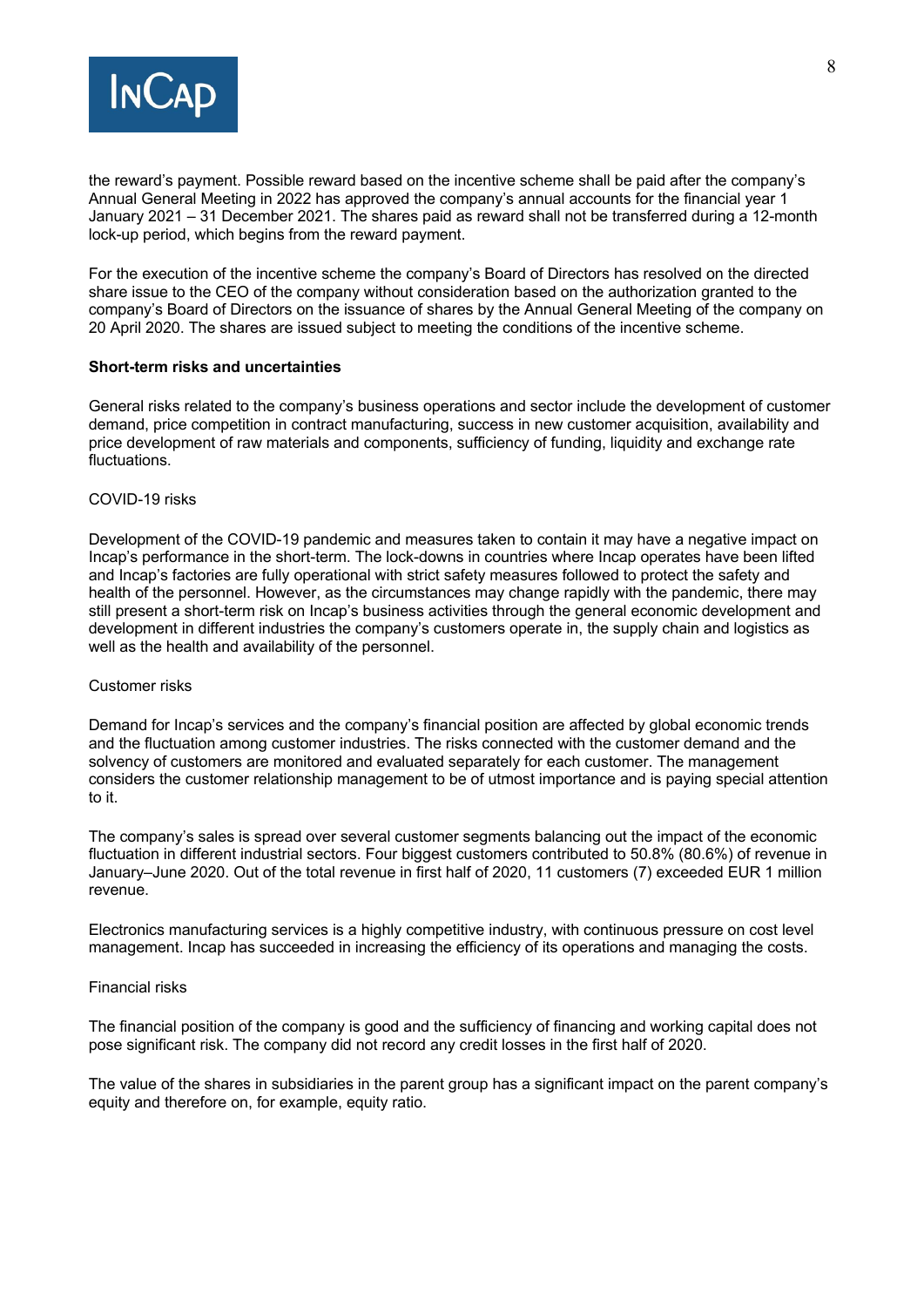

The main currencies used in Incap's operations are Indian Rupee, British Pound and US Dollar. The changes in the exchange rates between the currencies and the Euro may have a negative impact on Incap's revenue, result and financial position.

In tax audit conducted by Indian tax authorities in 2018 regarding financial period 2015-2016, the deductibility of group costs is being investigated. The Group has recorded a provision of EUR 0.5 million in 2018 and based on a new evaluation the Group has made in 2019, an additional EUR 1.2 million provision was booked in accordance with IFRIC 23 (evaluation of uncertain tax positions). The case is still under preliminary investigation and if an agreement cannot be settled with a local tax authority, the company will take the matter to the next level of authority.

### **Strategy**

The future growth of Incap builds on the entrepreneurial, agile and customer driven culture of its employees, flexible operational model as well the deeply engrained cost management mindset. Incap wants to drive consolidation in the industry to benefit from the industry growth potential and to maintain its cost efficiency and long-term profitability in a sustainable way. To continue the strong track record, Incap focuses on three key strategic cornerstones: growth, profitability and operational excellence.

Growth is driven by the growing use of electronics and global trends in outsourcing. Maintaining Incap's unique and efficient business model is a key element of the strategy and helps reaching profitability targets. Incap's investments in operational excellence include high quality technology and the know-how of Incap's employees. Decentralized way of working motivates personnel and brings value to Incap's customers.

#### **Financial calendar for 2020**

Incap Group's business review for January–September 2020 will be published on 25 November 2020.

In Helsinki, 9 October 2020

INCAP CORPORATION

Board of Directors

For additional information, please contact: Otto Pukk, President and CEO, tel. +372 508 0798

Distribution: Nasdaq Helsinki Ltd. Principal media www.incapcorp.com

#### **The accounting principles for the half-year report**

This half-year report has been prepared in accordance with international financial reporting standards (IFRS) - IAS 34 Interim Financial Reporting standard. When preparing the release, the same principles have been used as in the 2019 financial statement except for the new standards applied in 2020. Unless otherwise stated, the comparison figures refer to the same period in the previous year. The information in this financial statement report is unaudited.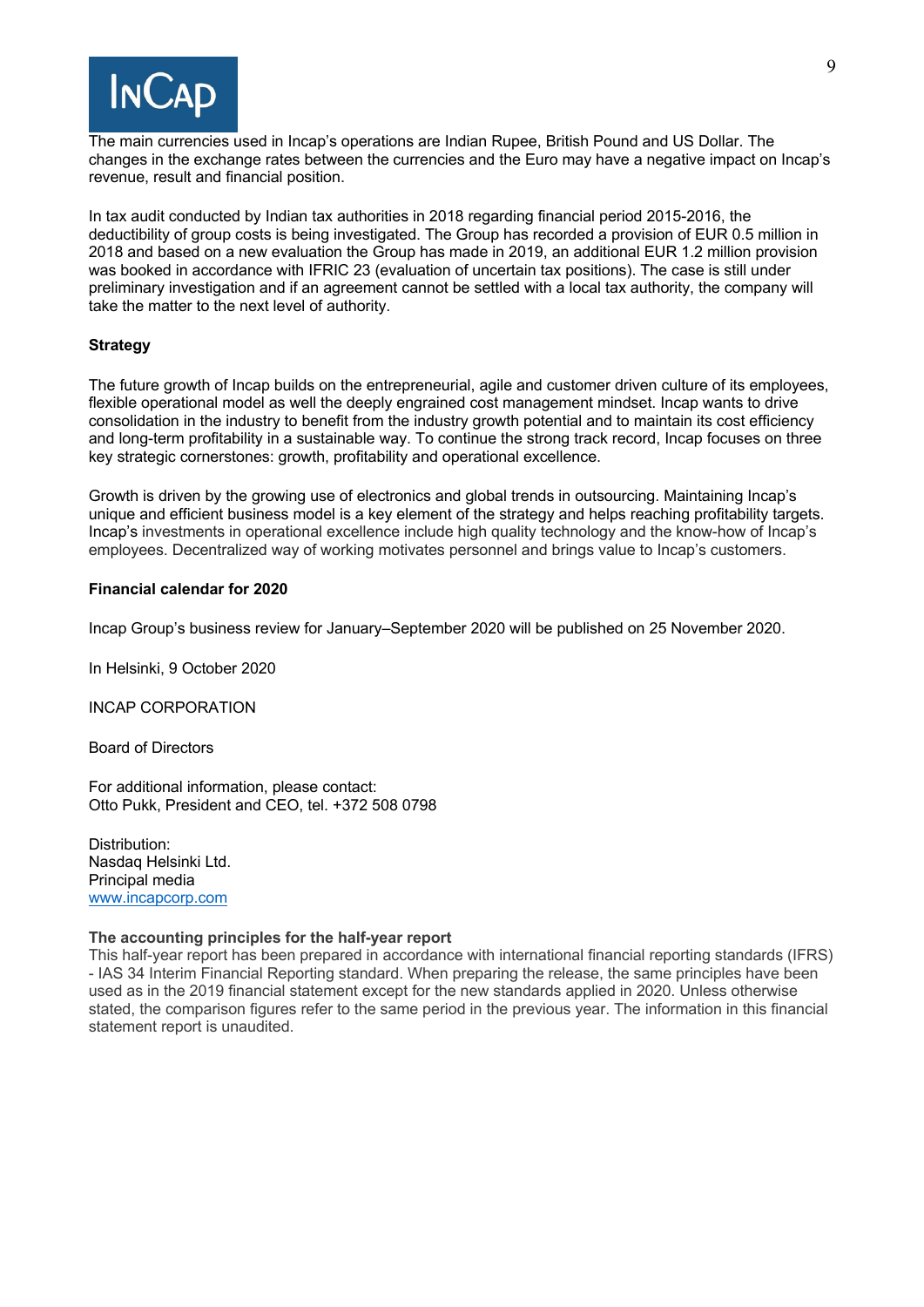

## Annex 1

## **CONSOLIDATED STATEMENT OF COMPREHENSIVE INCOME**

| (EUR thousands, unaudited)        | $1 - 6/2020$ | Change, % | $1 - 6/2019$ | 7-12/2019 | 1-12/2019 |
|-----------------------------------|--------------|-----------|--------------|-----------|-----------|
|                                   |              |           |              |           |           |
| <b>REVENUE</b>                    | 46,858       | 26%       | 37,196       | 33,826    | 71,022    |
| Change in inventories of finished |              |           |              |           |           |
| goods                             | $-31$        | $-90%$    | $-314$       | $-94$     | $-408$    |
| Other operating income            | 168          | $-57%$    | 394          | 611       | 1,004     |
| Raw materials and consumables     |              |           |              |           |           |
| used                              | 32,116       | 21%       | 26,500       | 24,487    | 50,987    |
| Personnel expenses                | 6.706        | 152%      | 2,657        | 2.521     | 5,178     |
| Depreciation, amortisation and    |              |           |              |           |           |
| impairment losses                 | 1,576        | 133%      | 675          | 709       | 1,384     |
| Other operating expenses          | 2,344        | 38%       | 1,694        | 2,289     | 3,983     |
| <b>OPERATING PROFIT/LOSS</b>      | 4.253        | $-26%$    | 5,749        | 4.337     | 10,086    |
| Financing income and expenses     | $-604$       | 122%      | $-271$       | $-151$    | $-422$    |
| <b>PROFIT/LOSS BEFORE TAX</b>     | 3.649        | $-33%$    | 5,477        | 4,186     | 9,664     |
| Income tax expenses               | -935         | $-19%$    | $-1.152$     | $-2.238$  | $-3390$   |
| <b>PROFIT/LOSS FOR THE PERIOD</b> | 2,714        | -37%      | 4,325        | 1,948     | 6,274     |
| Earnings per share                | 0.62         | $-38%$    | 0.99         | 0.45      | 1.44      |

| <b>OTHER COMPREHENSIVE</b><br><b>INCOME</b> | $1 - 6/2020$ | Change, % | $1 - 6/2019$ | 7-12/2019 | 1-12/2019 |
|---------------------------------------------|--------------|-----------|--------------|-----------|-----------|
|                                             |              |           |              |           |           |
| Items that will not be transferred to       |              |           |              |           |           |
| P&L (revaluation of employee                |              |           |              |           |           |
| benefits)                                   | $-40$        | 9%        | -36          | 3         | $-34$     |
| OTHER COMPREHENSIVE                         |              |           |              |           |           |
| INCOME:                                     |              |           |              |           |           |
| Items that may be recognized in             |              |           |              |           |           |
| profit or loss at a later date:             |              |           |              |           |           |
| Translation differences from foreign        |              |           |              |           |           |
| units                                       | $-1.801$     | $-704%$   | 298          | $-393$    | -95       |
| Other comprehensive income, net             | $-1.840$     | $-803%$   | 262          | $-390$    | $-128$    |
| TOTAL COMPREHENSIVE                         |              |           |              |           |           |
| <b>INCOME</b>                               | 874          | $-81%$    | 4,587        | 1,558     | 6,146     |
| Attributable to:                            |              |           |              |           |           |
| Shareholders of the parent                  |              |           |              |           |           |
| company                                     | 874          | $-81%$    | 4,587        | 1,558     | 6,146     |
| Non-controlling interest                    | $\Omega$     | 0         | 0            | 0         | 0         |
|                                             |              |           |              |           |           |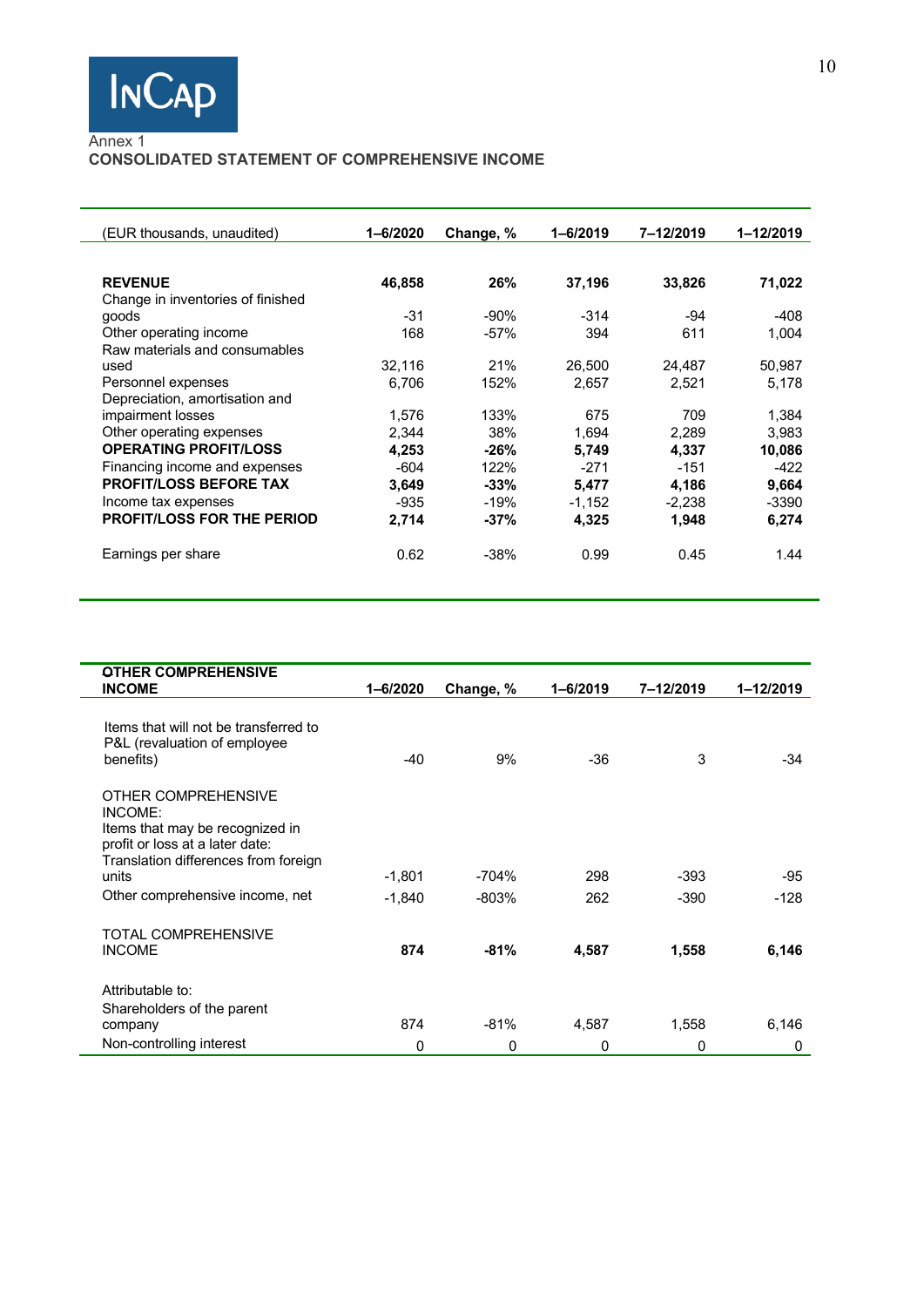

# Annex 2 **CONSOLIDATED BALANCE SHEET**

| (EUR thousands, unaudited)                                                   | 30 June 2020 | 30 June 2019 | Change, % | 31 Dec 2019 |
|------------------------------------------------------------------------------|--------------|--------------|-----------|-------------|
| <b>ASSETS</b>                                                                |              |              |           |             |
| NON-CURRENT ASSETS                                                           |              |              |           |             |
| Property, plant and equipment                                                | 5,992        | 4,719        | 27%       | 4,853       |
| Right-of-use assets                                                          | 4,603        | 2,774        | 66%       | 2,463       |
| Goodwill                                                                     | 6,993        | 902          | 675%      | 894         |
| Other intangible assets                                                      | 5,039        | 17           | 29438%    | 13          |
| Other financial assets                                                       | 4            | 4            | $0\%$     | 4           |
| Other receivables                                                            | 332          | 397          | $-16%$    | 350         |
| <b>TOTAL NON-CURRENT ASSETS</b>                                              | 22,963       | 8,813        | 161%      | 8,576       |
| <b>CURRENT ASSETS</b>                                                        |              |              |           |             |
| Inventories                                                                  | 17,490       | 10,516       | 66%       | 10,845      |
| Trade and other receivables                                                  | 19,678       | 11,457       | 72%       | 10,891      |
| Cash and cash equivalents                                                    | 8,530        | 4,799        | 78%       | 6,163       |
| <b>TOTAL CURRENT ASSETS</b>                                                  | 45,698       | 26,772       | 71%       | 27,899      |
| TOTAL ASSETS                                                                 | 68,661       | 35,585       | 93%       | 36,475      |
| <b>EQUITY ATTRIBUTABLE TO EQUITY</b><br><b>HOLDERS OF THE PARENT COMPANY</b> |              |              |           |             |
| Share capital                                                                | 1,000        | 1,000        | 0%        | 1,000       |
| Share premium account                                                        | 0            | 0            |           | 0           |
| Reserve for invested unrestricted equity                                     | 11,028       | 11,028       | 0%        | 11,028      |
| Exchange differences                                                         | $-3,464$     | $-1,271$     | 173%      | $-1,664$    |
| Retained earnings                                                            | 14,258       | 9,568        | 49%       | 11,519      |
| <b>TOTAL EQUITY</b>                                                          | 22,822       | 20,325       | 12%       | 21,883      |
| NON-CURRENT LIABILITIES                                                      |              |              |           |             |
| Non-interest-bearing loans and borrowings                                    | 1,619        | 468          | 514%      | 1,619       |
| Interest-bearing loans and borrowings                                        | 15,096       | 3,229        | 367%      | 2,333       |
| Deferred tax liabilities                                                     | 868          | 0            |           | 0           |
| <b>NON-CURRENT LIABILITIES</b>                                               | 17,583       | 3,697        | 410%      | 3,952       |
| <b>CURRENT LIABILITIES</b>                                                   |              |              |           |             |
| Trade and other payables                                                     | 20,852       | 9,146        | 114%      | 7,405       |
| Current interest-bearing loans and borrowings                                | 7,405        | 2,417        | 206%      | 3,234       |
| <b>CURRENT LIABILITIES</b>                                                   | 28,257       | 11,563       | 134%      | 10,639      |
| <b>TOTAL LIABILITIES</b>                                                     | 45,840       | 15,260       | 200%      | 14,592      |
| <b>TOTAL EQUITY AND LIABILITIES</b>                                          | 68,661       | 35,585       | 93%       | 36,475      |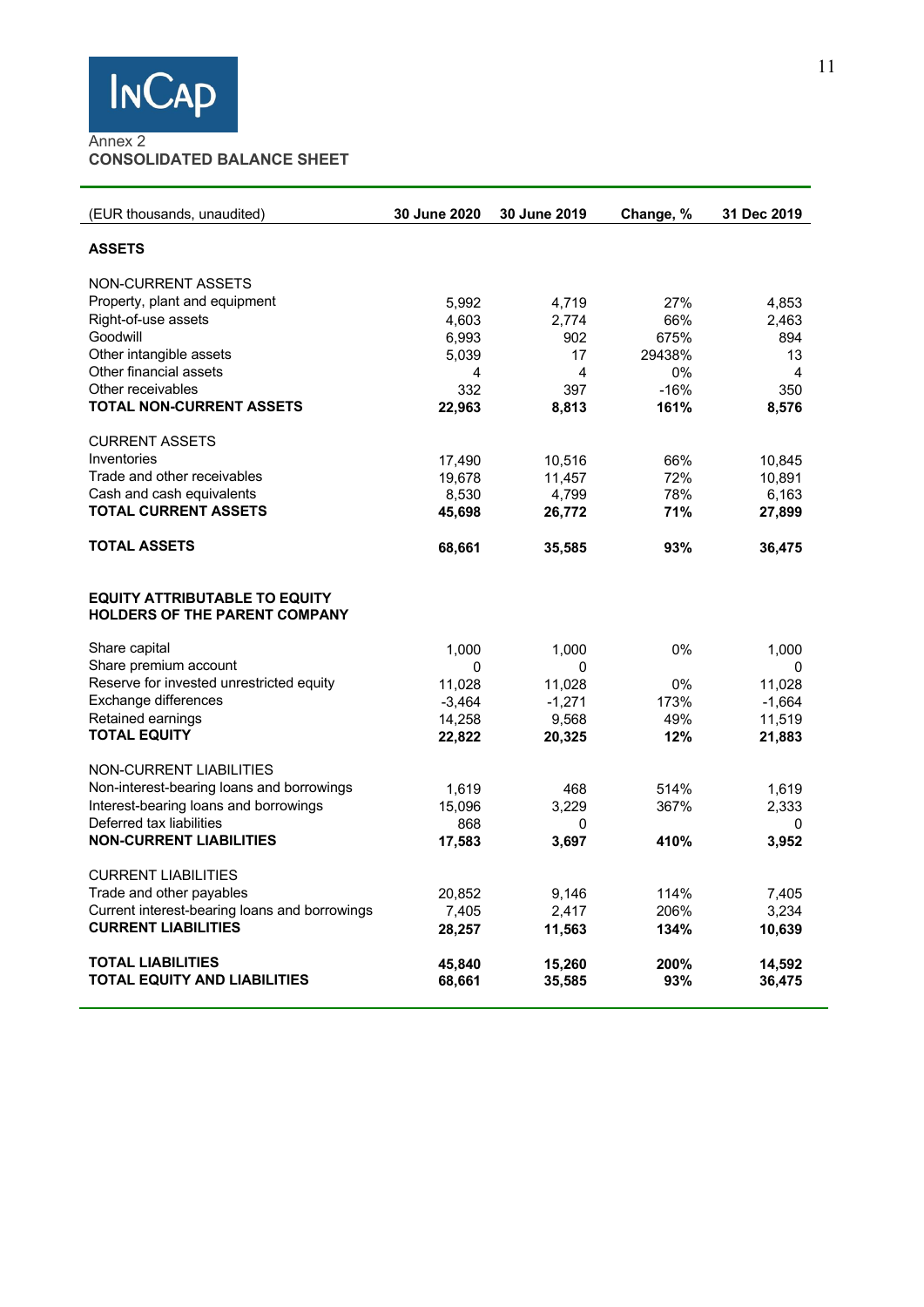

#### Annex 3 **CONSOLIDATED CASH FLOW STATEMENT**

| (EUR thousands, unaudited)                            | $1 - 6/2020$  | $1 - 6/2019$ | 1-12/2019 |
|-------------------------------------------------------|---------------|--------------|-----------|
| <b>Cash flow from operating activities</b>            |               |              |           |
| Operating profit, continuing operations               | 4,253         | 5,749        | 10,086    |
| Adjustments to operating profit                       | 1.780         | 1,197        | 1.431     |
| Change in working capital                             | $-332$        | -186         | $-1.260$  |
| Interest and charges paid                             | $-481$        | $-177$       | $-407$    |
| Interest received                                     | $\mathcal{P}$ | 2            | 2         |
| Paid tax and tax refund                               | $-1.019$      | $-1,085$     | $-2.537$  |
| Cash flow from operating activities                   | 4,204         | 5,499        | 7,315     |
| Cash flow from investing activities                   |               |              |           |
| Capital expenditure on tangible and intangible assets | $-871$        | $-502$       | $-1,123$  |
| Investments in shares in subsidiaries                 | $-6.679$      | <sup>0</sup> | 0         |
| Cash flow from investing activities                   | $-7.550$      | $-502$       | $-1,123$  |
| Cash flow from financing activities                   |               |              |           |
| Drawdown of loans                                     | 13.961        | 1.407        | 3.507     |
| Repayments of borrowings                              | $-7,681$      | $-4,187$     | $-5,895$  |
| Right-of-use asset payments                           | $-557$        | $-272$       | $-561$    |
| <b>Cash flow from financing activities</b>            | 5,723         | $-3.052$     | $-2,949$  |
| Change in cash and cash equivalents                   | 2,378         | 1,945        | 3,243     |
| Cash and cash equivalents at beginning of period      | 6,163         | 2,894        | 2,894     |
| Effect of changes in exchange rates                   | $-11$         | $-40$        | 27        |
| Cash and cash equivalents at end of period            | 8,530         | 4.799        | 6.163     |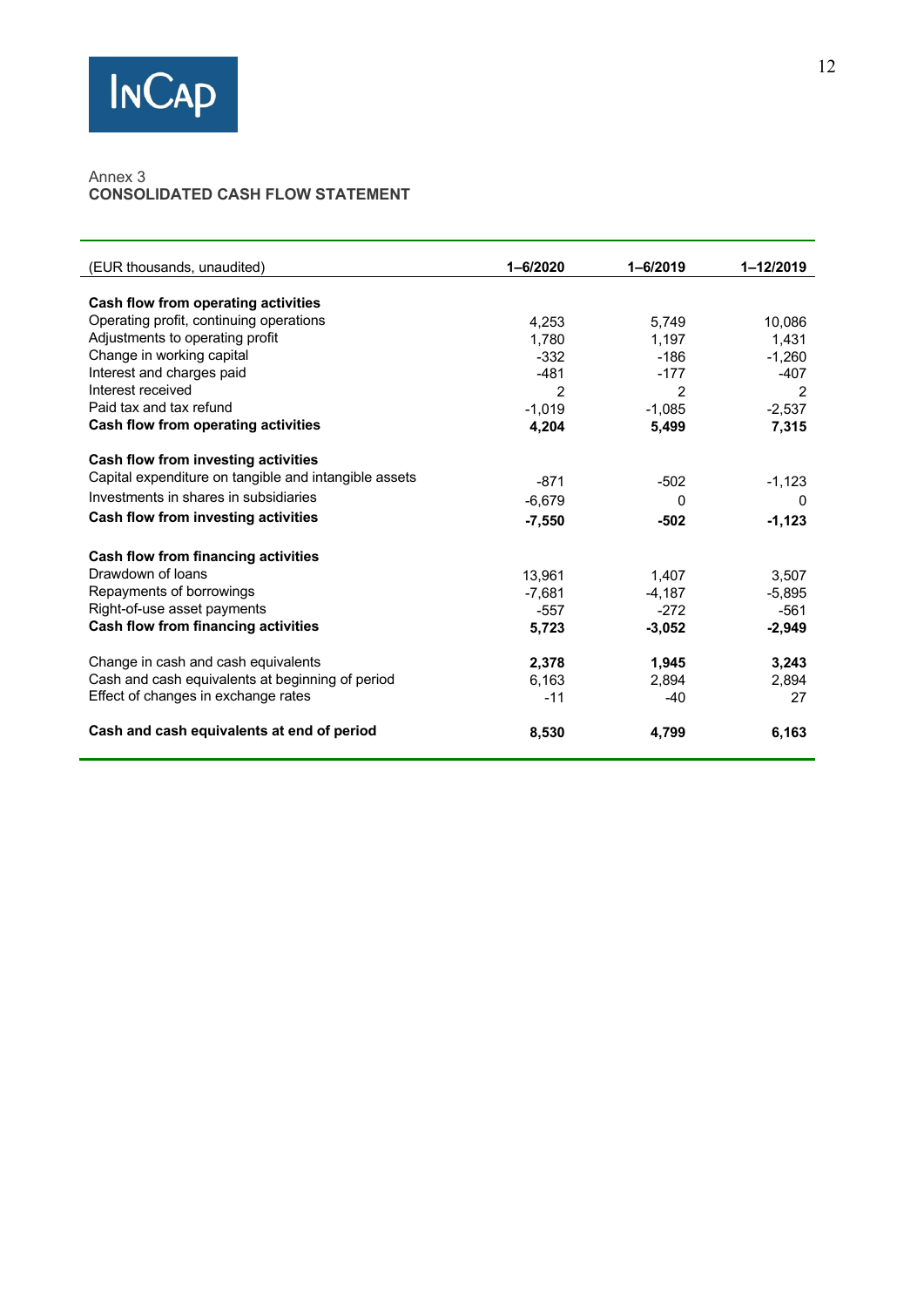## Annex 4 **CONSOLIDATED STATEMENT OF CHANGES IN EQUITY**

| (EUR thousands, unaudited)                                                            | <b>Share</b><br>capital | <b>Share</b><br>premium<br>account | Reserve for<br>invested<br>unrestricted<br>equity | <b>Exchange</b><br>differences | <b>Retained</b><br>earnings | <b>Total</b>    |
|---------------------------------------------------------------------------------------|-------------------------|------------------------------------|---------------------------------------------------|--------------------------------|-----------------------------|-----------------|
| Equity at 1 January 2020<br>Total comprehensive income<br>Currency translation        | 1,000                   | $\bf{0}$                           | 11,028                                            | $-1,664$                       | 11,519<br>2,714             | 21,883<br>2,714 |
| differences<br>Other changes 1)                                                       |                         |                                    |                                                   | $-1,801$                       | 24                          | $-1,801$<br>24  |
| Equity at 30 June 2020                                                                | 1,000                   | $\bf{0}$                           | 11,028                                            | $-3,464$                       | 14,258                      | 22,822          |
| <b>Equity at 1 January 2019</b><br>Total comprehensive income<br>Currency translation | 1,000                   | $\bf{0}$                           | 11,028                                            | $-1,569$                       | 5,279<br>4,325              | 15,738<br>4,325 |
| differences<br>Other changes                                                          |                         |                                    |                                                   | 298                            |                             | 298             |
| Equity at 30 June 2019                                                                | 1,000                   | 0                                  | 11,028                                            | -1,271                         | -36<br>9,568                | $-36$<br>20,325 |

1) Re-measurement of employee benefits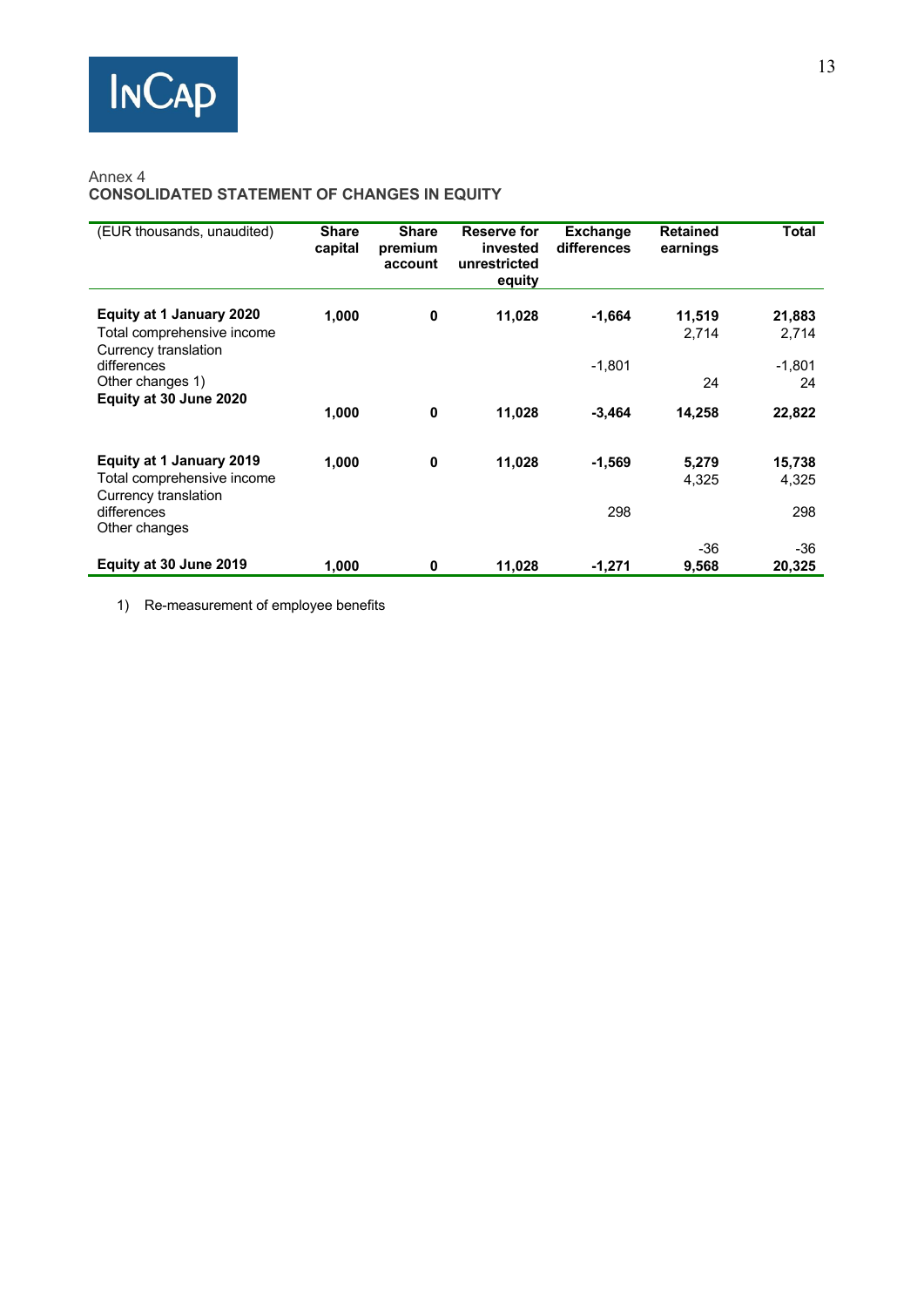

## Annex 5 **GROUP KEY FIGURES AND CONTINGENT LIABILITIES**

| (unaudited)                                                      | $1 - 6/2020$ | $1 - 6/2019$ | 1-12/2019   |
|------------------------------------------------------------------|--------------|--------------|-------------|
|                                                                  |              |              |             |
| Revenue, EUR million<br>Operating profit/loss, EUR million       | 46.9         | 37.2         | 71.0        |
| % of revenue                                                     | 4.3          | 5.7<br>15.5  | 10.1        |
| Profit/loss before taxes, EUR million                            | 9.1<br>3.6   | 5.5          | 14.2<br>9.7 |
| % of revenue                                                     | 7.8          | 14.7         | 13.6        |
| Return on investment (ROI), %                                    | 26.1         | 42.5         | 43.4        |
| Return on equity (ROE), %                                        | 24.3         | 48.0         | 33.4        |
| Equity ratio, %                                                  | 33.2         | 57.1         | 60.0        |
| Net gearing, %                                                   | 61.2         | 4.2          | $-2.7$      |
| Net debt, EUR million                                            | 14.0         | 0.8          | $-0.6$      |
| Quick ratio                                                      | 1.0          | 1.4          | 1.6         |
| Current ratio                                                    | 1.6          | 2.3          | 2.6         |
| Number of shares                                                 | 4,365,168    | 4,365,168    | 4,365,168   |
| Average number of shares during the report                       |              |              |             |
| period, adjusted for share issues*                               | 4,403,172    | 4,365,168    | 4,365,168   |
| Earnings per share (EPS), EUR                                    | 0.62         | 0.99         | 1.44        |
| Equity per share, EUR                                            | 5.18         | 4.66         | 5.01        |
| P/E ratio                                                        | 24.9         | 13.5         | 11.8        |
| Trend in share price                                             |              |              |             |
| Minimum price during the period, EUR                             | 9.94         | 7.18         | 7.18        |
| Maximum price during the period, EUR                             | 21.20        | 15.05        | 23.00       |
| Mean price during the period, EUR                                | 15.04        | 9.30         | 14.83       |
| Closing price at the end of the period, EUR                      | 15.35        | 13.35        | 16.90       |
| Total market capitalisation, EUR million                         | 67.0         | 58.3         | 73.8        |
| Trade volume, no. of shares                                      | 1,280,184    | 590,370      | 1,564,055   |
| Trade volume, %                                                  | 0.3          | 13.5         | 35.8        |
| Investments, EUR million                                         | 7.5          | 0.5          | 1.1         |
| % of revenue                                                     | 16.1         | 1.4          | 1.6         |
| Average number of employees                                      | 1,293        | 815          | 830         |
| Personnel at the end of period                                   | 1,297        | 830          | 834         |
| CONTINGENT LIABILITIES, EUR million                              |              |              |             |
| <b>FOR OWN LIABILITIES</b>                                       |              |              |             |
| Mortgages and pledges                                            | 20.4         | 12.6         | 13.7        |
| Surrender liability of trade receivables sold to                 |              |              |             |
| finance company                                                  | 3.0          | 0.8          | 1.2         |
| Off-balance sheet liabilities                                    | 0.7          | 2.0          | 0.7         |
| Transactions with closely-related parties                        |              |              |             |
| The company has no transactions with closely-<br>related parties |              |              |             |

**\*** The adjustment is related to the acquisition price of AWS Electronics Group acquired at the end of January 2020, of which approximately EUR 0.7 million will be paid in Incap's shares on or before 28 February 2021. Based on the share price of the company on 30 June 2020 (15.35 euros), the number of shares to be issued is 42,841.